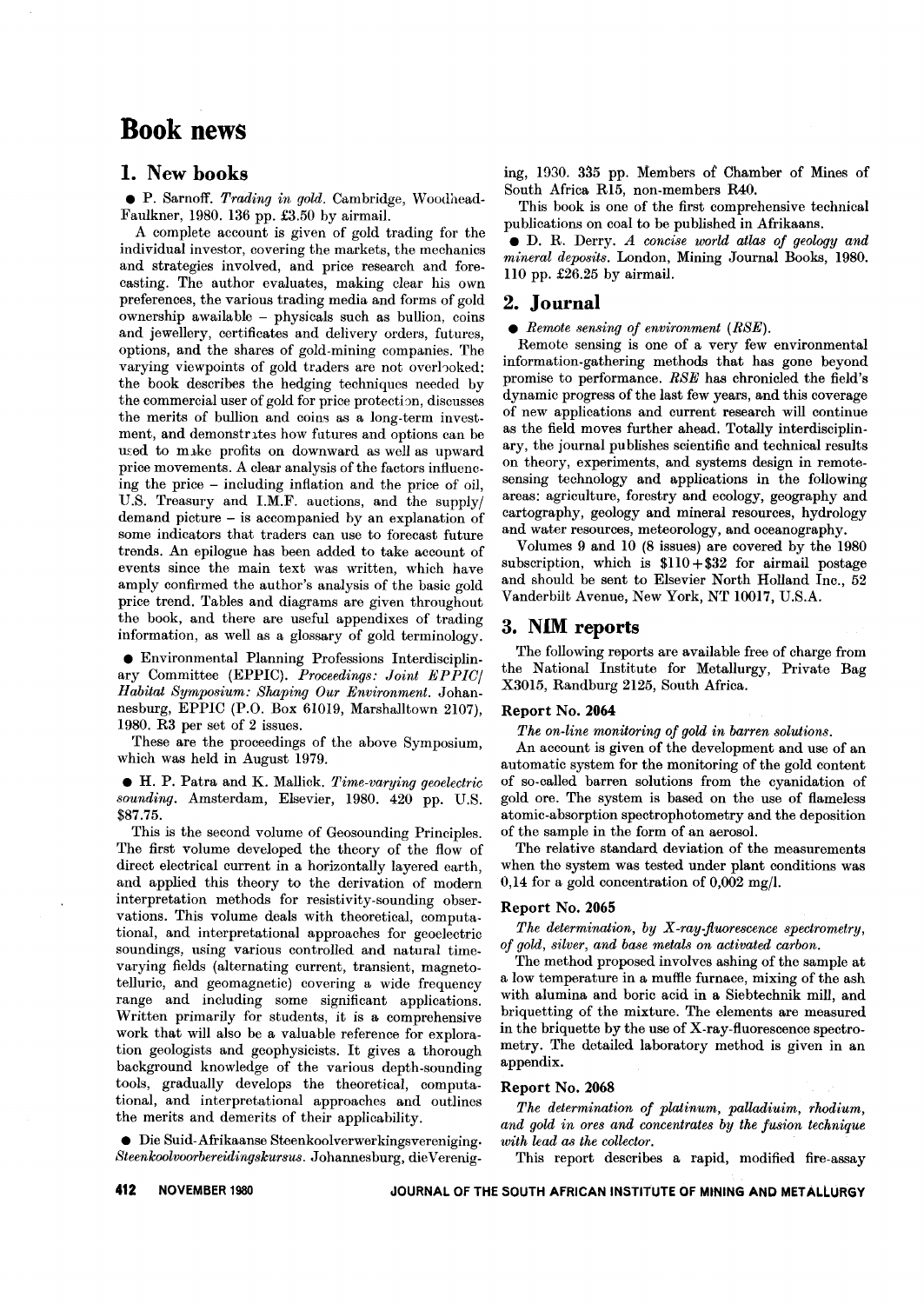technique for the determination of the total content of platinum, palladium, rhodium, and gold - or of gold alone - in ores and concentrates. The analytes can be determined individually by use of an atomic-absorption technique after cupellation of the lead button at a low temperature.

### **Report 2061**

#### *The determination, by anodic-stripping voltammetry, of copper and lead in silicate reference materials.*

Feasibility tests were carried out on the direct determination, by anodic-stripping voltammetry, of zinc, lead, and copper in the six NIMROC samples and two certified reference materials of the United States Geological Survey. All the samples were soluble in a 10 : 1 mixture ofhydrofluoric and nitric acids at room temperature or at 150°C in a Teflon-lined pressure vessel. After the samples had been dissolved, free hydrofluoric and fluorosilicic acids were eliminated by evaporation, and the residue was dissolved in a mixture of 1 M sodium hydroxide and 0,3 M triethanolamine, in neutral or alkaline 1 to 3,5 M potassium fluoride, or in neutral 0,5 M sodium tartrate.

It was found that, with all these electrolytes, iron(III) interfered with the determination of zinc, and that the results for lead and copper were unreliable unless there was close control of the chemical and voltammetric conditions to prevent the coprecipitation of trace elements or interference from film-forming complexes during stripping. For all samples, the only successful procedure for the determination of lead and copper was the elimination of the fluoride ions by repeated heating with nitric acid followed by differential-pulse anodicstripping voltammetry from IM nitric acid. The results for lead agreed closely with the peak values on the frequency histograms derived from the original NIMROC certification programme, and the copper concentrations confirmed the present certified values.

#### **.** Report 2062

*The reduction by computer of photoplate data obtained by spark-source mass spectrornetry.*

A computer programme for the processing of massspectrometry data obtained from photoplates is described. The programme incorporates a grain-distribution function, saturation transmission, a slope for the characteristic curve of 1,33, and the use of relative sensitivity factors for the calculation of sample concentrations. It includes a number of novel features, such as point rejection and re-introduction, correlation coefficients of the calibration curves, and a background correction down to 70 per cent transmission.

#### **Report 2071**

*The determination, by X-ray-fluorescence spectrometry,*  $of$  *tin and tungsten in scheelite and cassiterite ores and concentrates.*

A method of analysis is presented that is applicable to sample mixtures of cassiterite and scheelite in concentrations of 0,2 to 70 per cent. Matrix variations are compensated for by dilution and fine grinding with coarse river sand, potassium chloride being used as a binder. Residual matrix effects are corrected for by the use of chemically analysed scheelite and cassiterite standards.

For tin, the relative standard deviation at a concentration of 60 per cent is 0,0063, and, at 10 per cent, 0,028; for tungsten, it is 0,013 at a concentration of 40 per cent. The lower levels of detection for tungsten and tin are 0,26 and 0,23 per cent respectively, and the time required for the analysis of 10 samples and 5 calibration standards by this method is 5 hours.

A detailed laboratory method is given in the appendix.

## **Tunnelling**

Tunnelling '82, the third international symposium in the series, is being organized by the Institution of Mining and Metallurgy, with the co-operation of the British Tunnelling Society, the Institution of Mining Engineers, and the Transport and Road Research Laboratory. It is to be held at Brighton from 7th to IIth June, 1982.

The papers will deal with practical developments in safety, technology, and cost-effectiveness of all types of tunnelling. The programme of technical sessions will include the following principal topics:

*Methods and machines* - shields, full-face boring machines, drilling and blasting methods

*Geotechnical topics* — site investigation, dewaterin grouting, freezing, lining and support; ground stability and practical measurements

*Services* - planning and surveying, contractual and legal aspects, ventilation, safety and health

*Complete projects* - tunnels for mining and civil engineering purposes worldwide

The *Tunnelling'* 82 *International Exhibition,* to be held in conjunction with the Symposium, will include plant, equipment, material processes, and ancillary services for all types of tunnelling and underground excavation. It will embrace traditional and new developments in design and construction for the mining, civil engineering, and construction industries throughout the world. Some 4 400 m2 of exhibition space will be available for display purposes. All enquiries should be made to the exhibition organizer, Christopher Bradley, CB Technical Exhibitions, Ltd, 78 Vineyard Hill Road, Wimbledon, Park, London SW19 7JJ, England (telephone: 01-9463471, telex: 22914 CCC G).